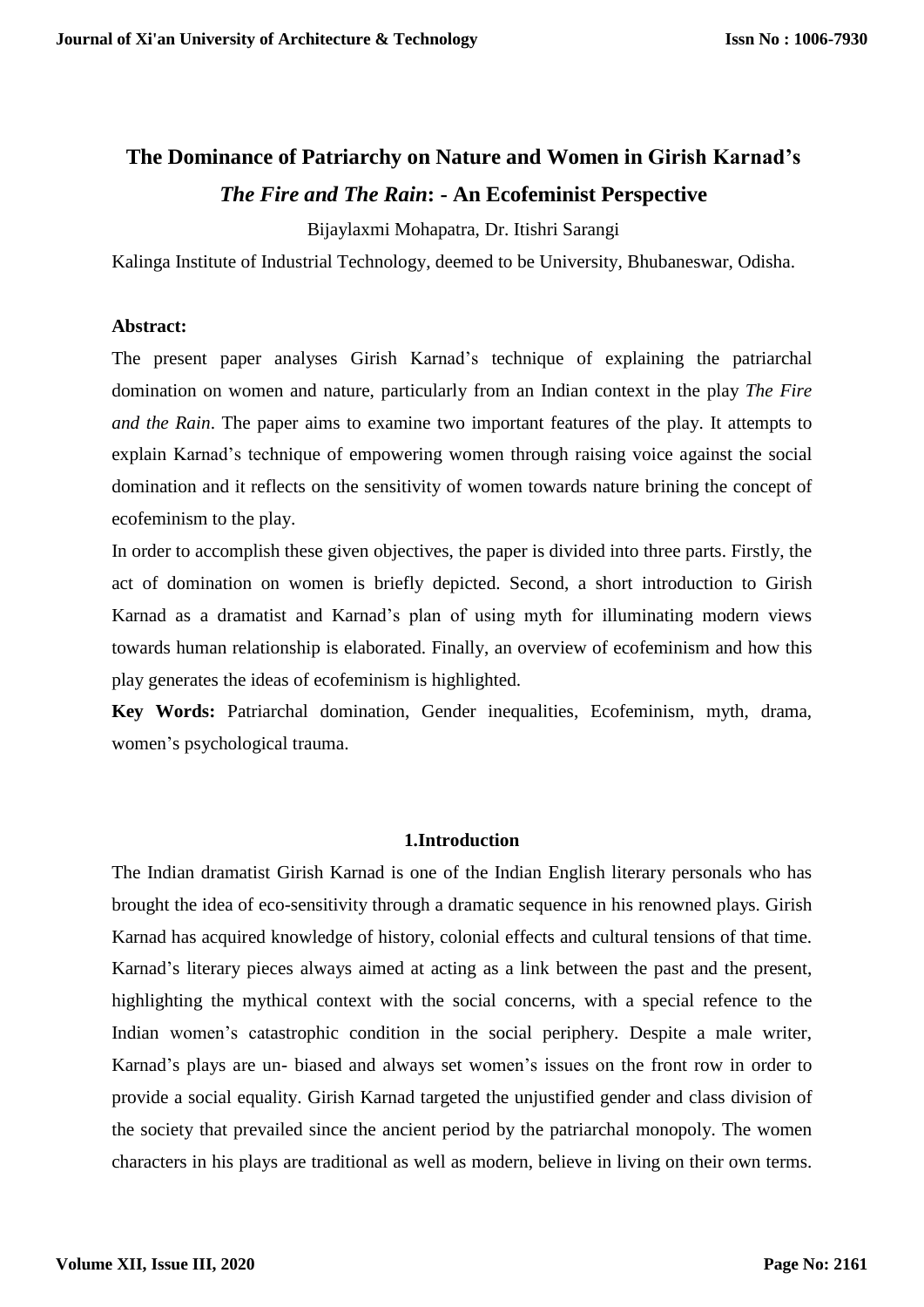"Girish Karnad has explored the awakening of female consciousness often dramatized in literature" (Kosta,1999). In the plays the author put questions on the Indian marriage system where women need to stay inside the four walls of the house, aiming to serve the family members and completing all the household chores. Whereas, men are absolutely free to roam around and fulfil their dreams. Karnad made his readers to realise the psychological trauma that women go through in their lives for the repressive behaviour of men. In '*The Fire and the Rain'*, the lady characters Vishakha and Nittilai were encountered with lifelong miseries due to the societal norms set by patriarchy.

Initially inscribed in Kannada language, named as Agni Mattu Male (1995), *The Fire and the Rain* was published in English in the year 1998 by Karnad himself. The present play is considered as one of the highly intellectual works that explores Karnad's structured ideas on human emotions like passion, sacrifice, greed, loss, spirituality, etc. Again, *The Fire and the rain* depicts some rituals from the Veda, the Hindu spiritual practices and the beliefs of connecting with Gods. Jeaneane D. Fowler has stated in *Hinduism: Beliefs and Practices, "*Agni is addressed in approximately one third of the hymns in the *Rig Veda*. He was central in sacrificial ritual because it was the fire that transformed the offerings into something accessible to the gods". Fire stands for the symbolic representation of both positive and negative state of mind such as revenge, anger, betrayal, lust and jealousy. Whereas 'rain' is known as a gift from God, which nourishes the Earth and symbolises forgiveness, sacrifice, revival, re-generation and fertility. Karnad links the inner psychic of human with the nature's elements and has projected both the positive and negative sides of human*.* "Agni works as anger and revenge in Raibhya, Paravasu, and Yavakri. In Vishakha, it burns as lust; and in the people as hunger due to the persisting drought. In all of them, except in Vishakha, Agni burns as sacrificial fire without its accompanying grace as vision or light. However, this apparently overarching element of Agni (Fire) in the title of the play burns to convey the lessons the human being must learn about the subjugation of one's ego to the Universal Being. Much of the agony in the lives of the major characters is played out on the canvas of human consciousness till they learn this all-essential lesson of humility" (Jayalakshmi, 2006)

Both 'fire 'and 'rain' are worshipped as Gods in the Hindu religion and both are strong elements of nature. The tragic consequences in the lives of the learned men like Raibhya, Paravasu and Yavakri in the play occurred due to their inability in coping up with the universal power they had acquired. Karnad has shown that when human worships nature, he gains but when he breaks the rule of nature by crossing his limits of passion, he ruins himself.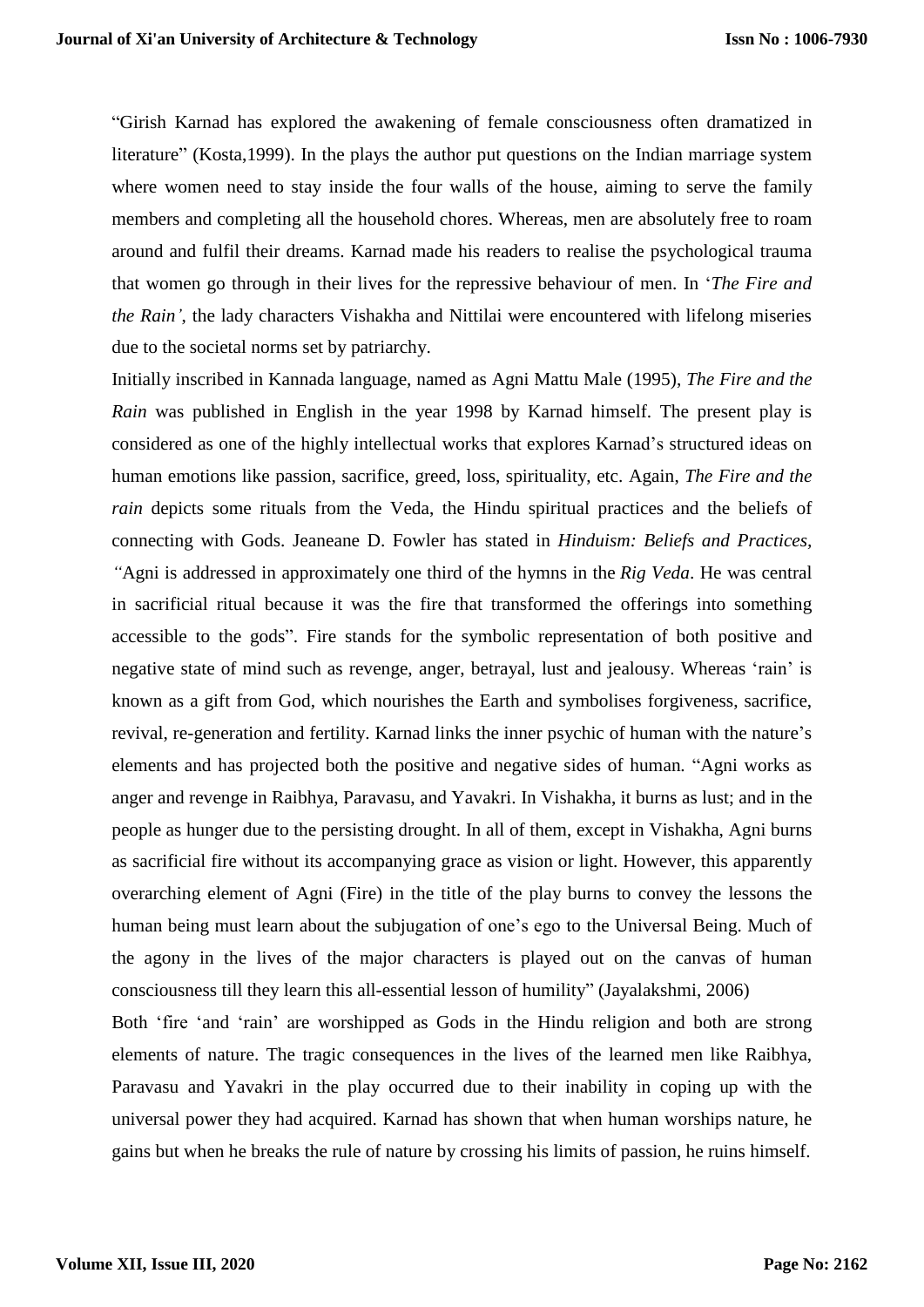In a different play, '*Nagamandala'*, Karnad has also shown the misery of women after marriage. In *'Nagamandala'*, the leading character Rani was supressed by her husband and forced to stay inside the four walls of the house. She was only instructed to ''*Do, as you are told, you understand*.'' (Karnad,1995). Karnad has expressed his own perplexity on the societal constraint which set margins to women in expressing their true feelings. The author has understood that if women need liberation, they have to raise voice against any injustice done to them. The women characters of Karnad's plays are shown as uncompromising and purposive. Karnad denies the idea of patriarchy that consider women as only obedience whose only duty to serve men with absolute loyalty. Women in '*The Fire and the Rain'* and *'Nagamandala*' and are shown as the instinct of suppression under male egoism, but all of them were able to liberate themselves at the end.

'*The Fire and the Rain'* deals with the modernist thoughts of women's liberation as well as explores the power of nature. Karnad's views somewhere meets with Patrick D. Murphy's views on the link between feminist and ecologist, as both of their domination are "inextricably intertwined" and "on the recognition that these two forms of domination are bound up with class exploitation, racism, colonialism, and neo-colonialism." (Murphy,1998) The consciousness of Karnad towards nature is very strong in his plays, particularly the association of nature with the women characters. In '*Nagamandala'*, the author presented that the 'Naga' (the cobra) that symbolises nature, is closely associated with Rani and at the end the Naga or the nature helped Rani in regaining her identity. The 'Brahma Rakshasa'(the demon) in *The Fire and the Rain,* got salvation due to the ideologies set by Nittilai. Nittilai's argument with the sage for using universal power in binging rain to the drought gripped land links with ecological feminism.

## **1.1Domination as a social process:**

Domination is an act of overpowering somebody in an unpleasant way to establish the former's power and supremacy on the later. In this regard, in human civilisation the most prevailed domination is the patriarchal domination over women in society. With the name of moralities, self-discipline and social status, the age-old phallocentric powers have always succeeded in dominating women across cultures. Simone de Beauvoir named women as 'second sex' (Beauvoir, 1949) in order to question the gender inequalities in the process of socialisation that framed the image of women as passive, weaker and shy. Men interpreted the biological orientation of women as weaker who needed to be controlled, finally projected them as 'Weaker sex', and 'Other' (Beauvoir,1949) etc. Aristotle described women as 'Passive'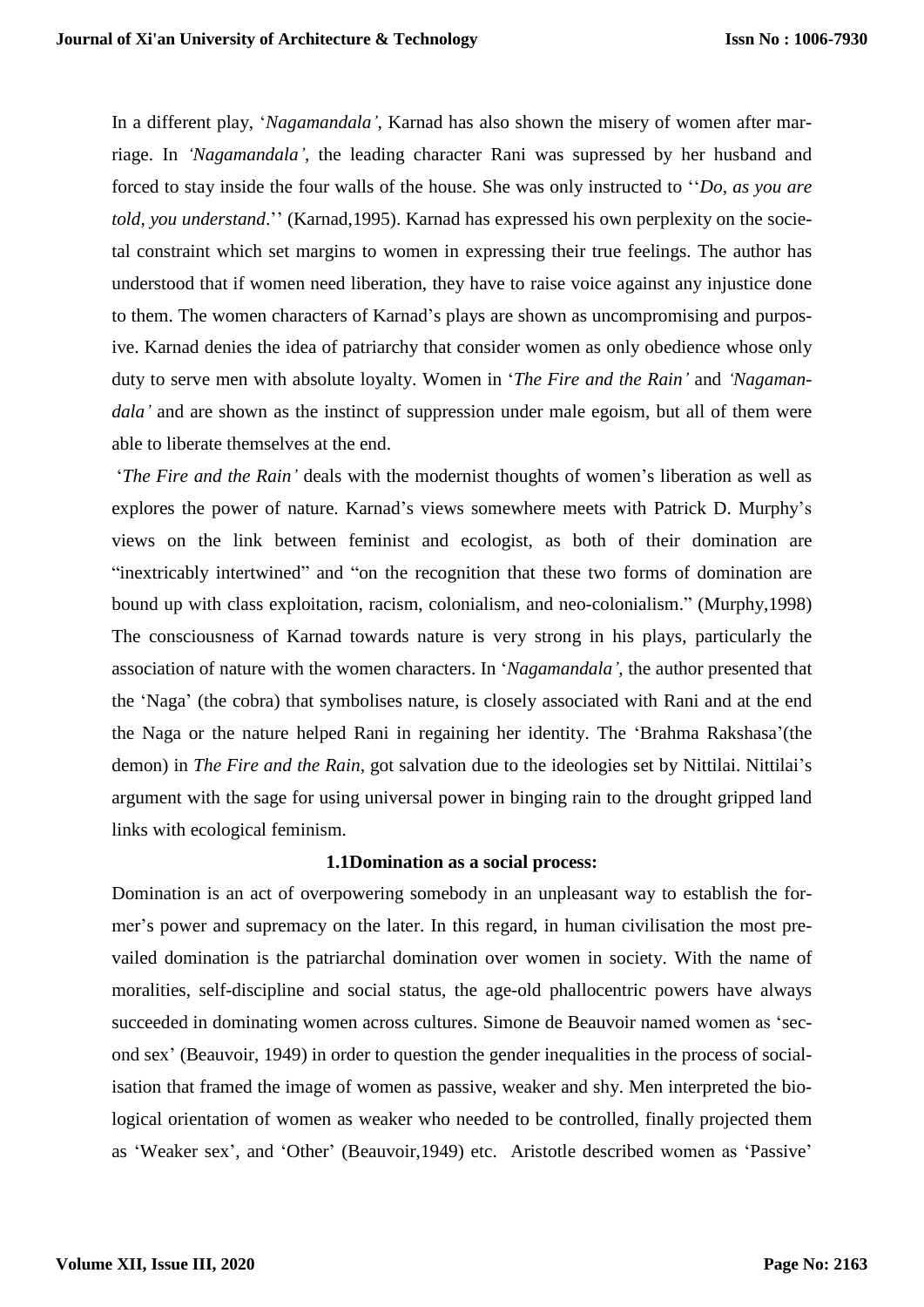(Aristotle ,1966) who are inferior because of their biological capacities and not fit to participate in decision making process. From the history, it is being found that men were writers, thinkers, rulers, where as women were mere companions, wives, friends or mistress. "…the male is by nature superior, and the female inferior; and the one rules, and the other is ruled…" (Aristotle, 1966*)* Patriarchy felt privileged in commanding women. "…the courage of a man is shown in commanding, of a woman in obeying." (Aristotle, 1966*)* Sigmund Freud defined normal human as only 'male', not female, and females "as weaker in their instincts than men"*.* (Straehey,1971) These assumed philosophies placed women second to men culturally.

The institutionalisation of patriarchal power become the accepted social hierarchy that obstruct the growth of women both in social and economic sectors. The male autocracy automated the thinking process of women too. Again, in the literary texts, women were projected either docile or submissive and this devaluation of women led them to remain subordinated until it was challenged by the female authors and feminist activists. Feminism that started consciously and unconsciously as a prospect for the women empowerment was voiced not only by the female writers, but also by countless male writers. Feminists perceived that equality only can be brought by giving equal status and rights to both the genders, not by controlling one over another. However, from the last few decades feminist critics have also brought the concern for ecology with the women liberation. This has given birth to ecological feminism or ecofeminism. Ecofeminism aims at realizing the significant link between domination of nature and domination of women by the patriarchal ideology. Thus, ecofeminism claims, by saving ecology, an extreme change in women's liberation can be brought. The renowned environmentalist Wangari Maathai said: "Today we are faced with the challenge that calls for a shift in our thinking, so that humanity stops threating its life supporting system. We are called to assist the Earth to heal her wounds and, in the process, our own -indeed to embrace the whole of creation in all it's diversity, beauty and wonder. Recognising that substantiable development and peace are indivisible is an idea whose time has come." (Maathai,1940) Ecofeminism claims women establish divine connection with nature through their biological similarities of reproductive capabilities and regeneration. The culturally defined responsibilities of nurture made women more concerned about the nature than men. The association of women with nature and men with culture, have created a hierarchical division in the society, where men took command on both nature and women to dominate. "As this system of domination is shaped socially, ideological tools were constructed to ratify it as a reflection of the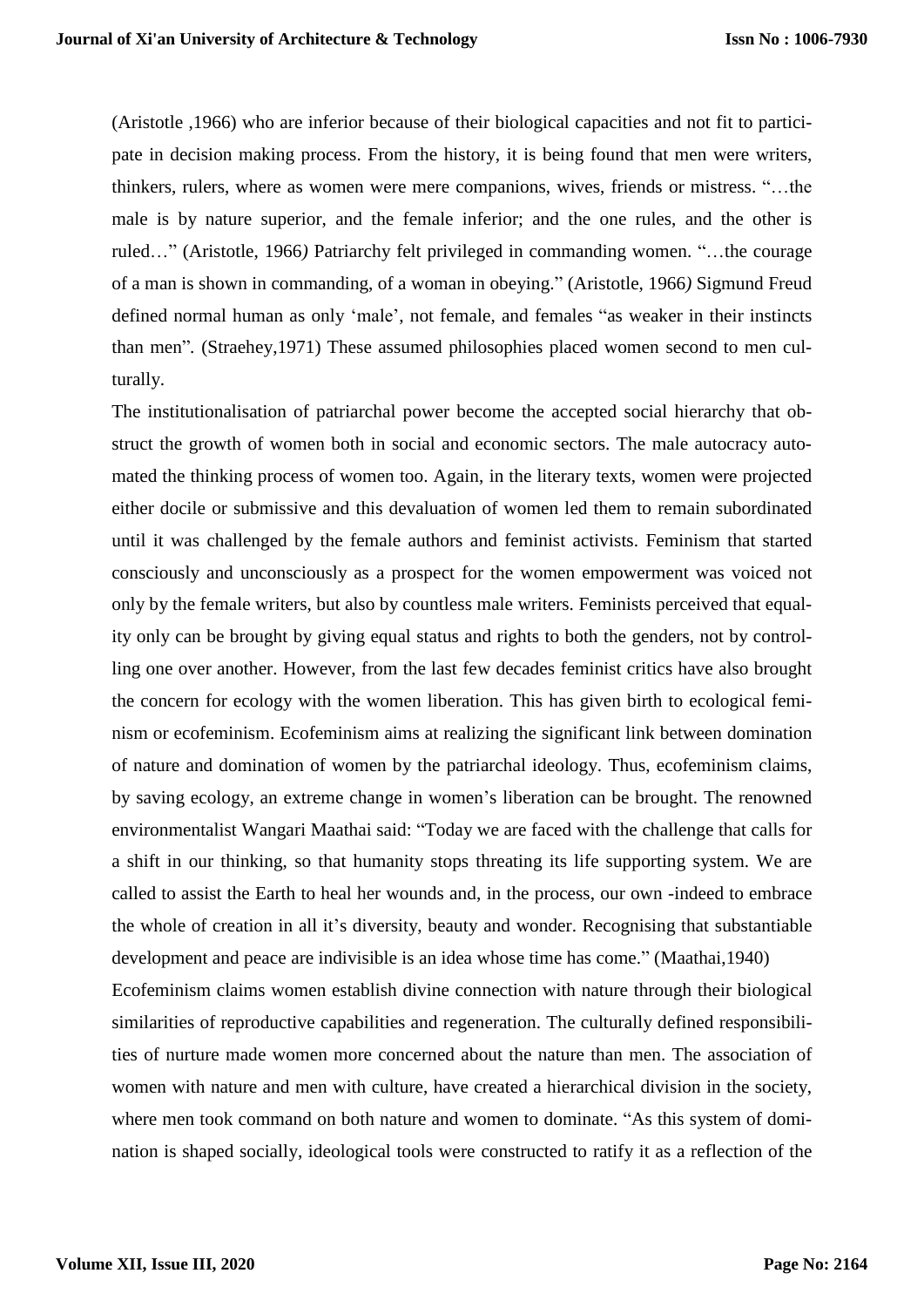"nature of things" and the "will of God/the gods". Law codes were developed to define these relations of power of dominant men over women, slaves, animals and land as property." (Ruether, 1992)*.* The eco-sensitivity of women is commonly analysed by the ecofeminists to find the possible ways in preserving nature around.

### **2. Power struggle between the oppressed and the oppressor:**

The crisis arose in the lives of the lady characters, Vishakha and Nittilai is an example of the patriarchal domination on women in '*The Fire and the Rain'*. Vishakha was born in an upper caste of the society. Vishakha was married to Paravasu on her father's wish. Like any other woman of her age, Vishakha's opinion on her marriage was unheard and neglected. It shows the patriarchal aspect that prevents women's freedom in choosing their own partner. Paravasu kept Vishakha in a world of passion for one year. But, exactly after a year Paravasu was appointed as the head priest in the fire sacrifice or yajna and hence he left Vishakha as abandoned. Paravasu was the man, so he had the choice to chose the aim of life that gave a man reward, fame and names, but what about Vishakha? Vishakha was left to fetch water and serve the family members as it is designed for a woman. Karnad disagrees with such norms and practices that presented women inferior to men. Vishakha felt miserable as her questions were un-answered by the most learned persons of family. Vishakha made Paravasu responsible for the entire mis-happening arose in her life, she realised: "He used my body, and his own body, like an experimenter, an explorer. As instruments in a search. Search for what? I never know." (Karnad ,1998)

Karnad exposed the sexual domination of women, that end up with killing women's desires and aspirations. Even Vishakha found lust in the eyes of her father-in-law. "On the other, there's lust. It consumes him. An old man's curdled lust. And there's no one else here to take his rage out but me...Here he comes. The crab!" (Karnad,1998) Karnad's depicts this despicable plea of a woman who is never spared by anyone, even from a father like figure. Karnad created a similar situation in '*Nagamandala'*, where Appanna insulted Rani calling a 'harlot' listening to the news of her pregnancy. Appanna himself indulged with a concubine from the first day of his marriage and being a man, he thought it as a right to have a sexual suppleness. This story again takes us to the village elders who asked Rani to prove her purity and loyalty by either holding a hot iron or putting the hand into the anthill where a cobra lived. Through Raibhya (Vishakha's father-in-law), Appanna (Rani's husband), village elders (village men), Karnad exposed the universal tendency of patriarchy which believes in supressing women only.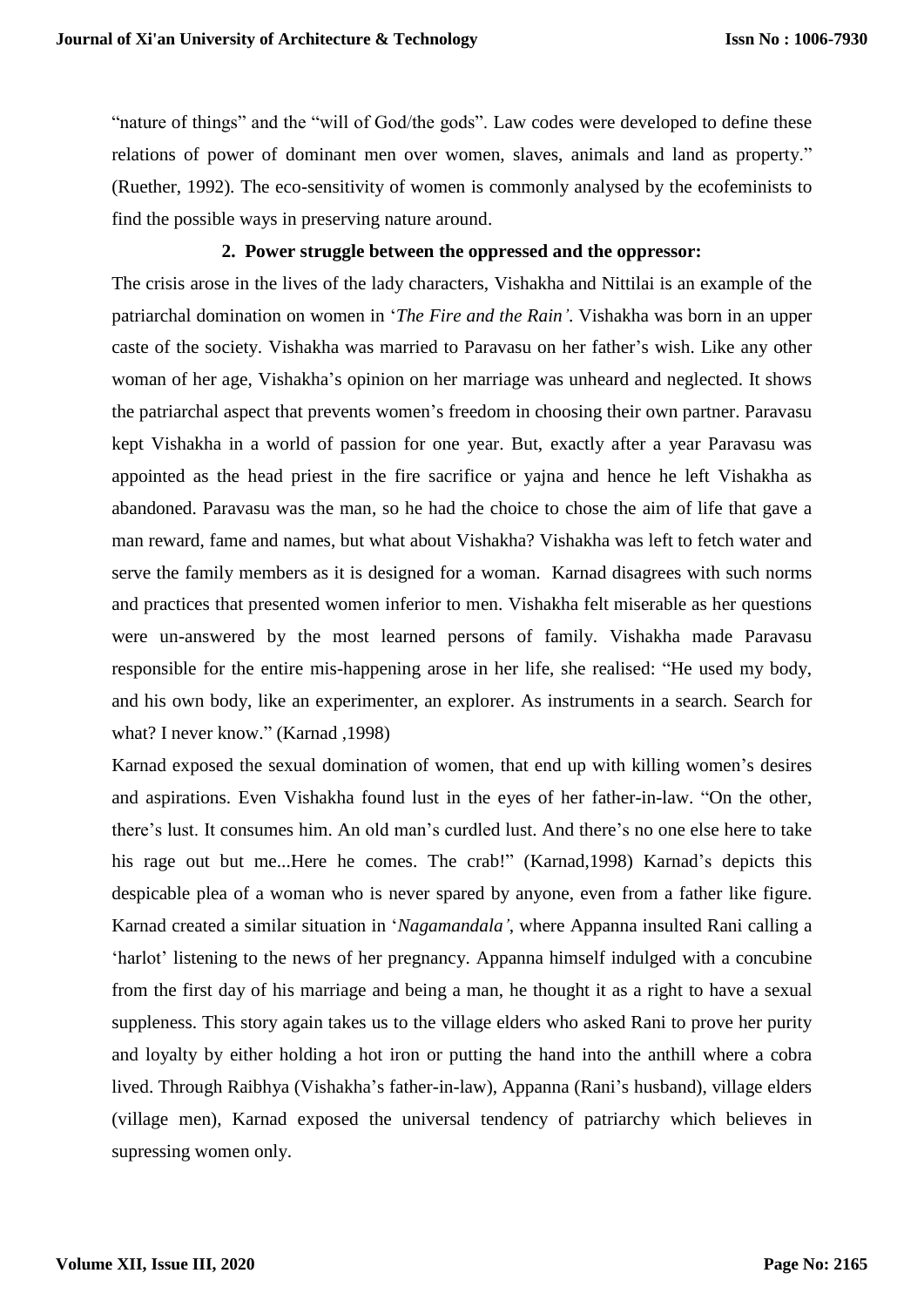Girish Karnad has made his women characters liberal and modern, who have the voice to raise questions against the inequalities and injustice towards women. *"*Karnad does not neglect the women characters totally. He projects their sufferings and dilemmas and also makes them raise fundamental questions concerning the use of knowledge and goal of human life" (Renganathan,2008) Vishakha's query on the right of fulfilling the sexual desire of women represented the unending pursuit for the identity by women. The cultural norm never opened up for a woman in fulfilling sexual needs as it is considered as an emblem of erotic instinct, which will make a woman immoral. Paravasu rewarded his wife with interminable pain of isolation keeping no hope of contentment. Karnad discusses about the social norms of 'chastity' fashioned by patriarch ideology to fit only women in the boundaries of moral to immoral conducts. Vishakha asked to Paravasu:

"I suppose that would be too human. But what's wrong with being human? What is wrong being happy, as we were before you got Indra into you? (Karnad ,1998)

Karnad proposes that the sexual freedom should be understood as a 'human need', may it be a man or woman. Karnad has brought the ample example from Vedas (Hindu Sastras) which has divided human life on four basic aspects, like 'Dharma' means Duty, 'Arth' means Wealth, 'Kama' means Desire or sexual fulfilment and lastly 'Moksha' means Salvation. Karnad relates Vishakha's longingness for 'what's wrong with being a human?' with Hindu ethics which believes that one can get 'salvation' by fulfilling the first three facts and this is same for both men and women. This is how Karnad proved his women characters as pure and rightful. Vishakha's decision to negotiate with her self-instinct led her to move against the unjustified social whirlpools and thus she decided to meet with her ex-lover Yavakri. Vishakha was not only hungry for love, but also hungry for words as she uttered: "…parched and wordless, like a she-devil… Alone, I have become dry like tinder. Ready to burst into flames at a breath. To burn things around me down at the slightest chance (Karnad, 1998). Karnad's dramatic representation of patriarchal suppression matches with Kate Millet's opinions on domination and subjugation of women which defines patriarchy as 'internal colonization', (Millet,1970) where power resides in the hands of men which decide how to supress women. P.D Naimsarkar observed in his text *Women in Girish Karnad's Plays A Critical Perspective*: "Marriage in the high caste Brahmin society where virtue is highly honoured, is reduced to 'mating and sex enjoyment'. From the very first day the conjugal life is perturbed, it is a loveless tie, temporal and transient. Husband's responsibility has been deliberately ignored by Paravasu whereas Vishakha's one sided expression of faith and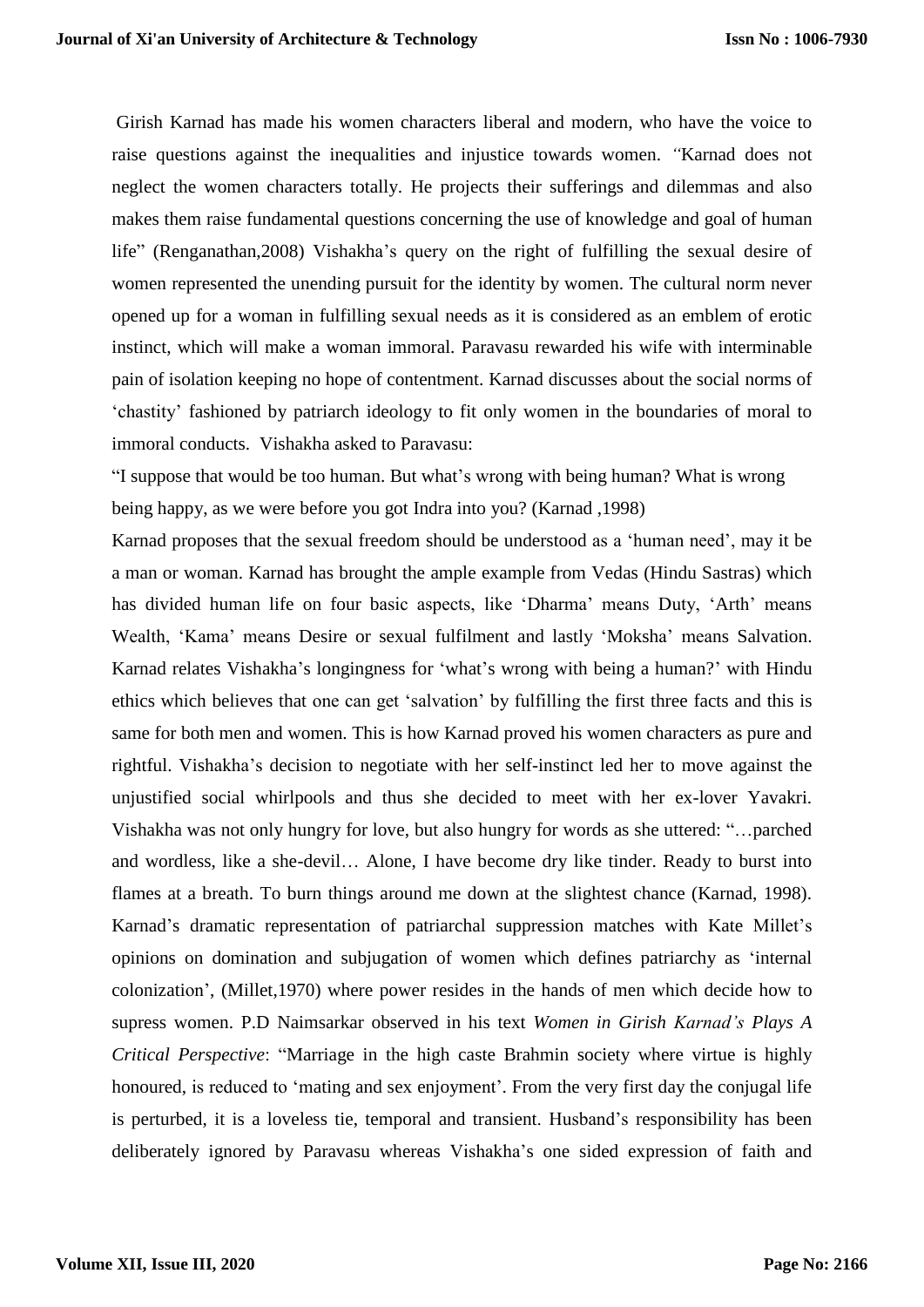affection remain sterile. The lack of understanding and failure of communication ruin the secret concept of marriage and wreck the family." *(*Naimsarkar,2009) Vishakha was deserted by Paravasu, abused by Raibhya and deceived by Yavakri.

Yavakri's lustful remark on the body of Vishakha "The sweet sick smell of the jack-fruit" *(*Karnad, 1998) presented him as a mere molester than a lover. Vishakha mistook Yavakri as her true lover and agreed in indulging love affairs with him. When Raibhya came to know the affair of Vishakha and Yavakri, he got extreme livid and invoked the Kritya or the Brahma Rakshasa to kill Yavakri. Knowing this Vishakha ran to save her lover. But instead of getting sacred, Yavakri opened up, "It was fortunate that you yielded. If you hadn't, I would have had to take you by force". (Karnad ,1998) Karnad presented no difference between Paravasu and Yavakri as both of the men used Vishakha as an instrument in satisfying the egotistical motives and sexual needs. Vishakha cried, "My husband and you! He left no pore in my body alone. And you - you think a woman is only a pair of half-formed breasts"*'* (Karnad ,1998) Mala Ranganathan renamed Vishakha as "a sexual weapon in the hands of the male to avenge each other and the male search for knowledge and power suffocates her…" (Ranganathan,2008) Girish Karnad always makes his readers to realise that the sexual appeal of women is quite aesthetic and beautiful that acknowledges women in recognising themselves as human beings. Vishakha was liberal and acted the way she wanted to do, not what the patriarchal culture commanded her to act. Commenting on Vishakha, Shanta Gokhale stated, "He (Karnad) transforms Vishakha from mere victim of molestation to an active agent who consciously yields to Yavakri, her beloved before he went away to do penance..." (Gokhale,1999)

Another powerful woman character of *The Fire and the Rain* is Nittilai, a tribal girl. Nittilai has got a strong voice in presenting her views. The love affair between Nittilai and Arvasu (the younger brother of Paravasu) was famous in the village. Through Nittilai, Karnad exposed how the powerful upper caste men abuse the powerless women from the lower castes. "These high-caste men are glad enough to bed our women but not to wed them." (Karnad ,1998) A woman is dominated not because she is a 'woman' only, but also as she belongs to a 'lower caste'. The marginalisation of women is doubled here. Karnad's way of depicting patriarchal violence reflects Simone de. Beauvoir's thoughts of feminism that labels women as 'other' (Beauvoir, 1989) in the society. Nittilai supported Vishakha many a times as she knew women were tortured and suppressed in every caste. Nittilai 's comments on Yavakri: "Some people put the treacherous viper to shame. (Karnad, 1998) exposes the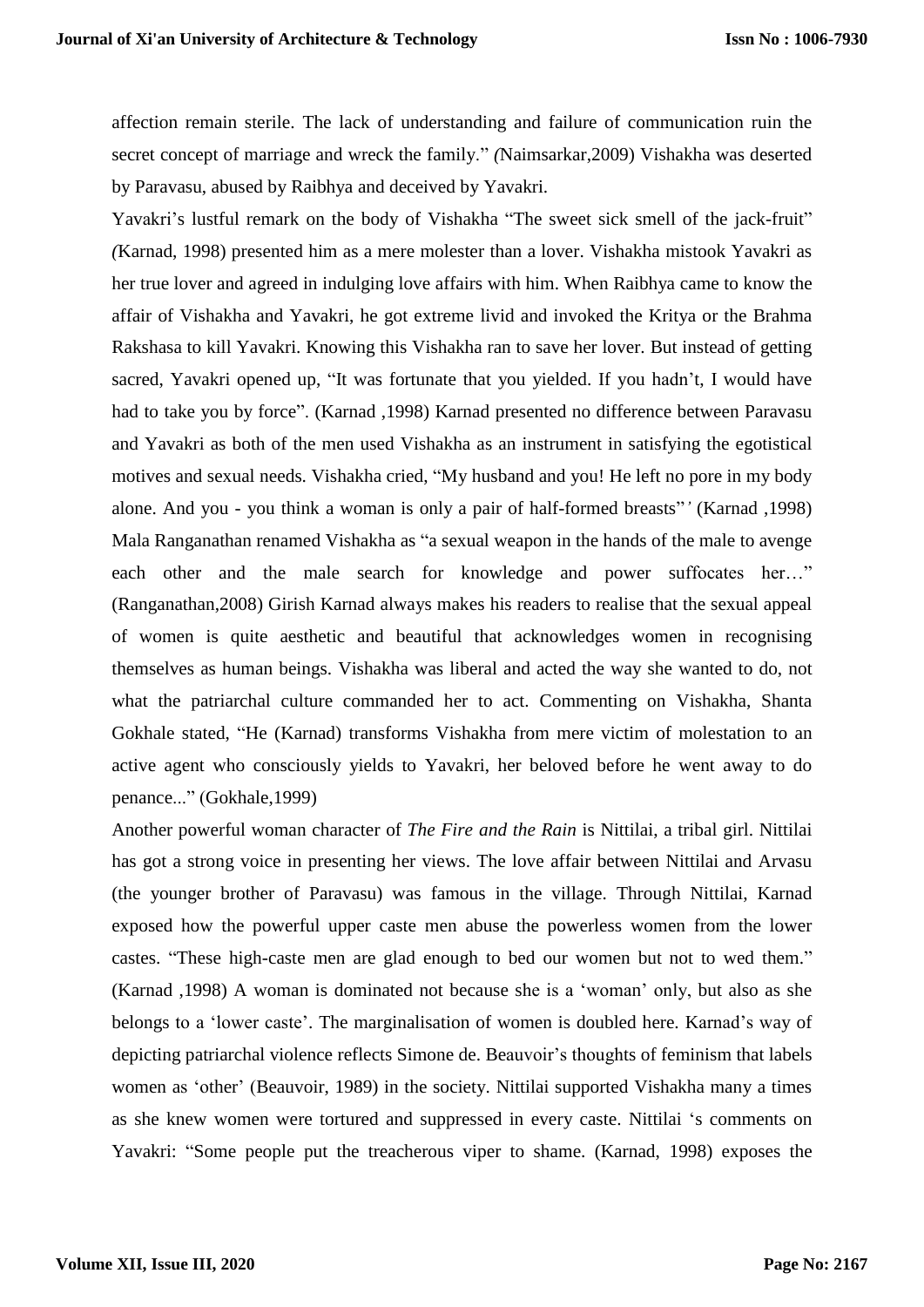shamelessness of patriarchy. Nittilai's father also forced her to get married with another boy from the same tribe. She said: "He felt angry, humiliated. 'This daughter of mine has made me a laughing stock in the eyes of the world', he said, 'I'm marrying her off to anyone who'll take her" (Karnad ,1998) Karnad has brought no differentiation in the suffering of women despite of their caste and class. P. Jayalakshmi states: *"*Vishakha and Nittilai, thus, are not mere literary constructs but women real and material, carrying within them their collective histories as women.... The need is for a sympathetic understanding of their oppressive past in grappling with our present-day reality in which also lies real humanity*."* (Jayalakshmi, 2006) Girish Karnad made his readers to understand the oppressive picture of patriarchy that ends with misery and suffering.

## **2.1 Ecofeminist perspective**:

The theory of ecofeminism is a product of post-colonial industrial over growth which brought unrestricted scientific experimentations, ecological devastation, female subjugation and most importantly a threat to survival in the present time with it. Every social structure of the world is divided into the categories like male verses female, culture verses nature, reason verses emotions, human verses nature etc. This dualism concludes with women are to nature as men are to culture. Hence, both women and nature suddenly came under the net of patriarchal supremacy which is justified with both cultural and scientific theories. However, it will be wrong to declare that only women suffer by the ecological crisis, rather all the human and non-human of the Third World those lives closely associated with the natural world are the victims of this crisis. Ecofeminism is not only a feminist concern, rather it is a humanitarian concern. But, as women are sole dependent on the nearby nature for arranging food, water, wood for their family, they suffer at the very first phase for the ecological crisis. Thus, it is impossible to regain peace without the joining hands of feminists and environmentalists as both of their vison is to avoid the survival crisis of the world. Rosemary Radford Ruether stated: *"*there can be no liberation for women and no solution for ecological crisis if model of domination persists in society. Feminists and environmentalists should unite their demands to envision a radical reshaping of the agenda of peace." *(*Ruether, 1975)

Ecofeminism addresses the hidden interconnections among every form of domination, which means domination on class, gender or the most importantly domination on ecology. Vandana Shiva claims both feminist and environmental movements have the same visons i.e. voicing against the cultural norm that causes ecological devastation and women exploitation. Francoise d'Eaubonne's introductory term 'Ecofeminism' highlighted the abilities of women in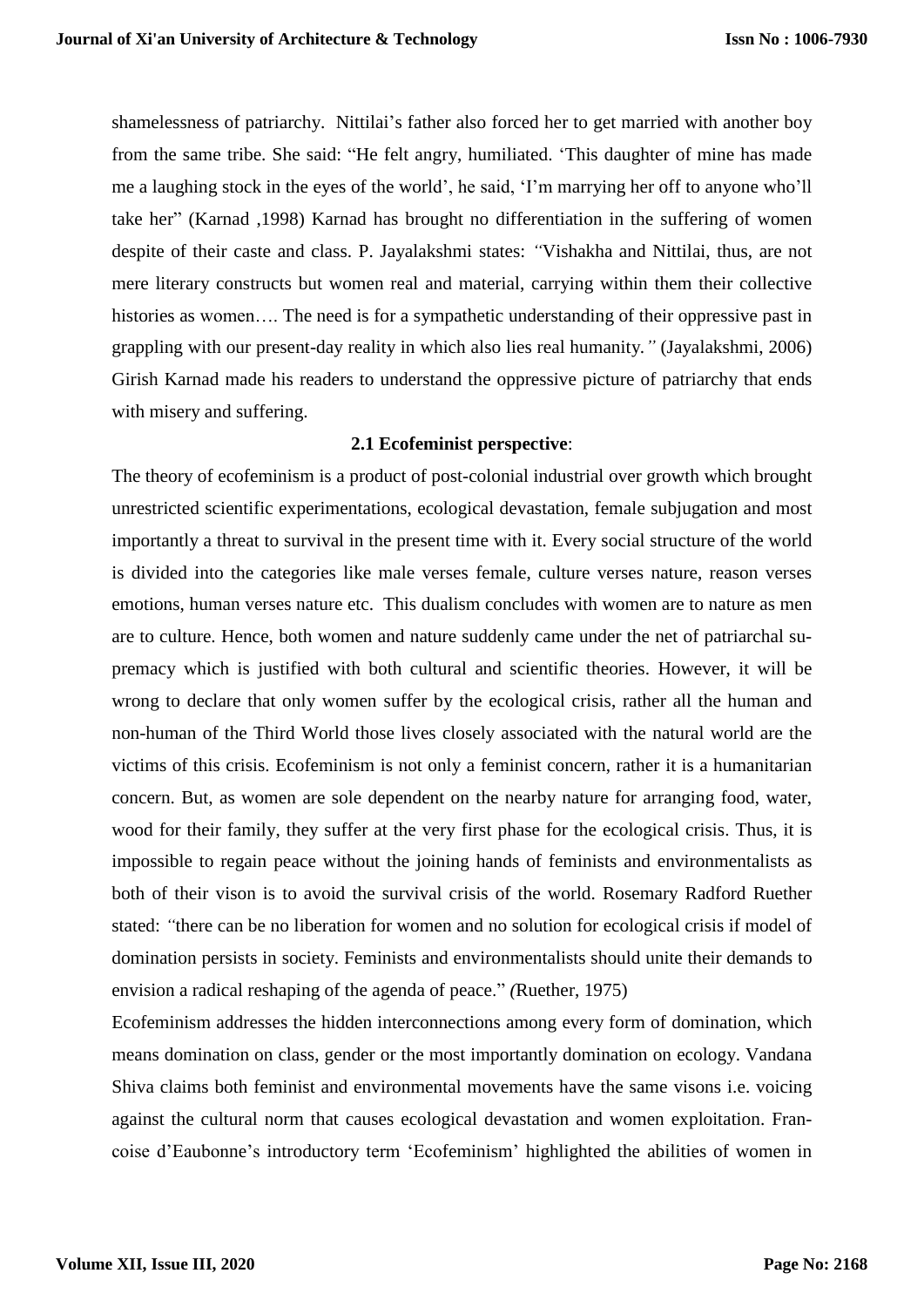finding a solution to the environmental crisis. Ecofeminism not only led women to become agent of change from the patriarchal oppression, but also frame a platform to search own identities. This paper exactly brings the dual domination of woman and nature by the patriarchal world in the most dramatic sequences using myth and history. Though, this play has no connections with any environmental movements directly, still Karnad has successfully drawn the ecofeminists ideas through depicting the revolutionary moves of women in seeking their identities as well as advocating for the ecological necessities for the surrounded communities. The entire setting of the play brings a close sense of ecology. The starting scene about the drought signifies the importance of 'rain' and to get this rain, 'fire' sacrifice is essential. In this play Karnad presents two strong elements fire and rain, who are generally opposing to each other's nature. 'Fire' was used as a medium to carry the life support 'rain' to the Earth. This denotes the ecological consciousness of Karnad in depicting the nature and its unavoidable significance in the life of human being. The play starts with a depiction of famine and the spiritual bent of human in order regain the fertility of the land. The ecoconscious of Karnad starts with lines:

"It has not rained adequately for nearly ten years. Drought grips the land. A seven-year long sacrifice(yajna) is being held to propitiate Indra, the God of rains. Fire burns at the centre of step-like brick alters. There are several such alters, at all of which priests are offering oblations to the fire, while singing the prescribed hymns in unison." (Karnad ,1998)

The beautification of the plot generates spirituality, myth, and an in-depth connection of human with nature. Karnad had recited the human needs in one hand and on the other hand the human greed which led the human to the path of destruction. Through this play, Karnad exposes the false trials of human that challenges the power of nature and how it ended with a sad note every time. In the play, Paravasu, the chief priest, was devoted towards the sacrificial fire to please the Rain God. Arvasu gets a dream hallucination of himself "Dying of thirst. But there's no water*"* (Karnad ,1998). It was the king who arranged the fire sacrifice to blessed with rain in order to regain the fertility of his kingdom. Again, Yavakri aspired 'Inner knowledge' from Indra, the lord of rain. Later, he stored his power in the water of his 'Kamandalu*' (*an oblong water pot*)* so that he could destroy the Brahma Rakshasa. But when the water from the 'Kamandalu' was poured out, he cried, "My life!... water! Please! Just a drop. Oh gods! Only a drop". (Karnad ,1998) Yavakri then killed by the Brahma Rakshasa. Paravasu was offering 'fire' to get 'rain' or 'water', but his self-ego and selfish motivations blackened his innermost emotion and ended him as slayer of his father. In order to hide this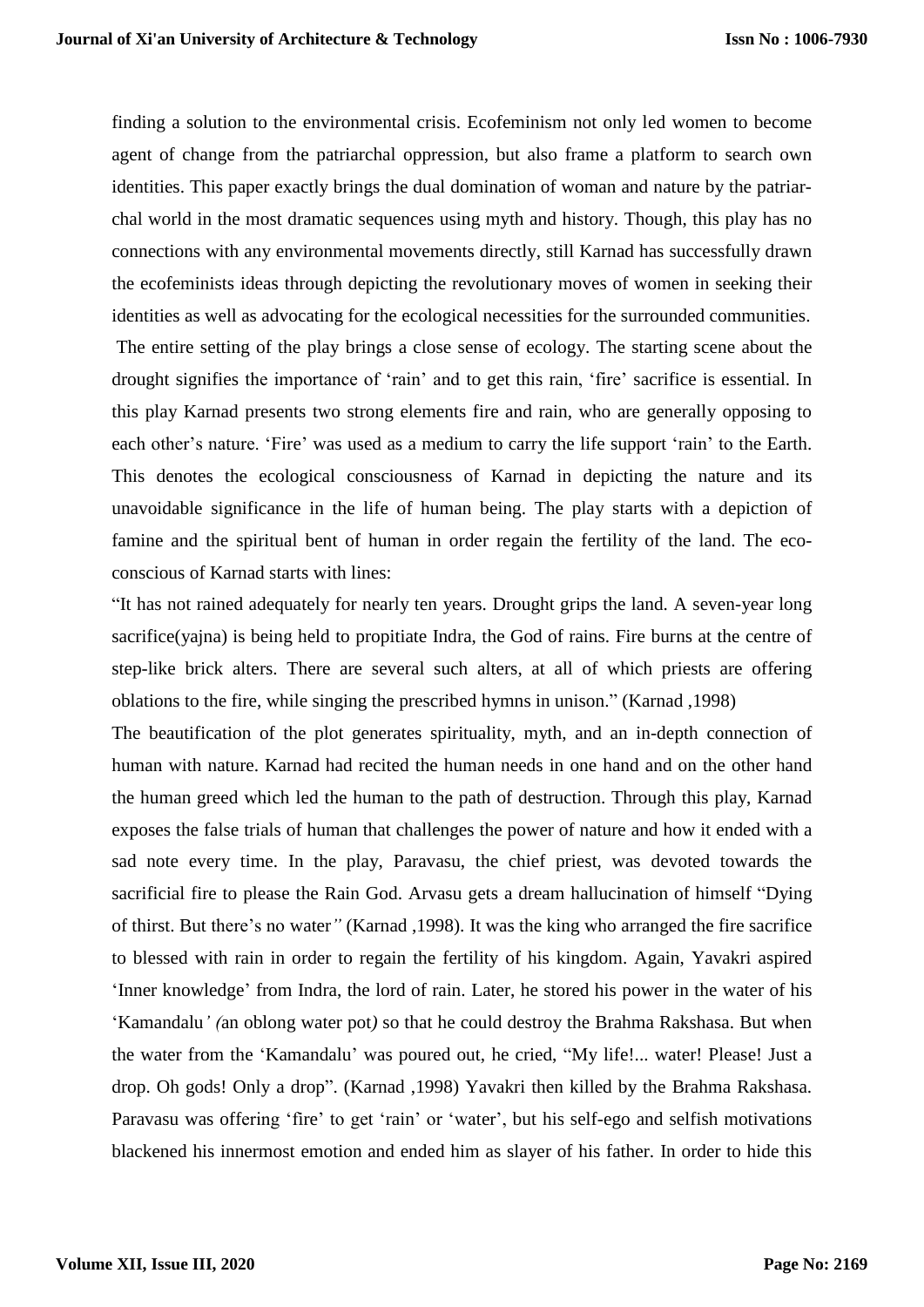sin, Paravasu accused Arvasu as a murderer and ordered the soldiers to beat him up to death. Paravasu's selfishness killed the human instincts inside himself. But after self -realisation, Paravasu suicide by jumping into the burning fire. In another scene, water is shown as a powerful element when Raibhya invoked the Kritya or Brahma Rakshasa using the chanted power of 'water'. Nittilai requested Yavakri to bring rain or 'water' using his superpower. Thus, the life stories of each of the characters related with either fire or rain, or with both of the elements. Karnad has explored the inner consciousness of human in the form of various emotions with both fire and rain, and also, he projected the power of water and rain as supreme to human beings.

The relation of Nittilai with nature evokes the cultural ecofeminist theory of 'women's spirituality' where a woman is grounded with nature biologically. Nittilai attached with the mother nature, as she grew up on the lap of this earth. Nature showers all comfort, love, happiness and infinite web of knowledge on human life as it is mingled with life. Even Nittilai had imitated the language of animals along with their interpretations and also the capabilities of recognising the footprints of various animals as she depicts: "Tracks of the barking deer. A couple of porcupines. A family of mongooses. No sign of a panther- or anything that big- not within the last three days." (Karnad, 1998) Nittiali used to sing with the sounds of trees and waterfall. These phenomenon binds Nittilai with the surrounded nature. Nittilai simply put query on the intellectual accumulation or the 'Universal Knowledge' of Yavakri which he obtained from lord Indra. She simply discarded this universal knowledge which was not meant for the wellbeing of the people of the land. Yavakri could have brought the most awaiting rain to the draught gripped land using his supernatural power, but his act of vengeance overpowered his humanity. The difference of opinions towards both nature and the other living beings indicated the attitudes of human consciousness possessed by a woman and a man. Nittilai asked "My point is since Lord Indra appeared to Yavakri and Indra is their God of Rains, why didn't Yavakri ask for a couple of good showers? …I want to ask Yavakri two questions. Can he make rain...what is the point of any knowledge, if you can't save dying children…?" (Karnad ,1998) Nittilai approached the ecofeminist thought by stating: "…all the land needs a couple of heavy downpours. That'll revive the earth. Not too much to ask of a god…". (Karnad ,1998) The revival of earth brings regeneration and then human have all the capabilities to grow and prosperous. Nittiali's proposal on bringing rain was devalued by Yavakri's father by saying "such powers shouldn't be used to solve day-to-day problems…they are meant to lead one to-to-inner knowledge." (Karnad ,1998) The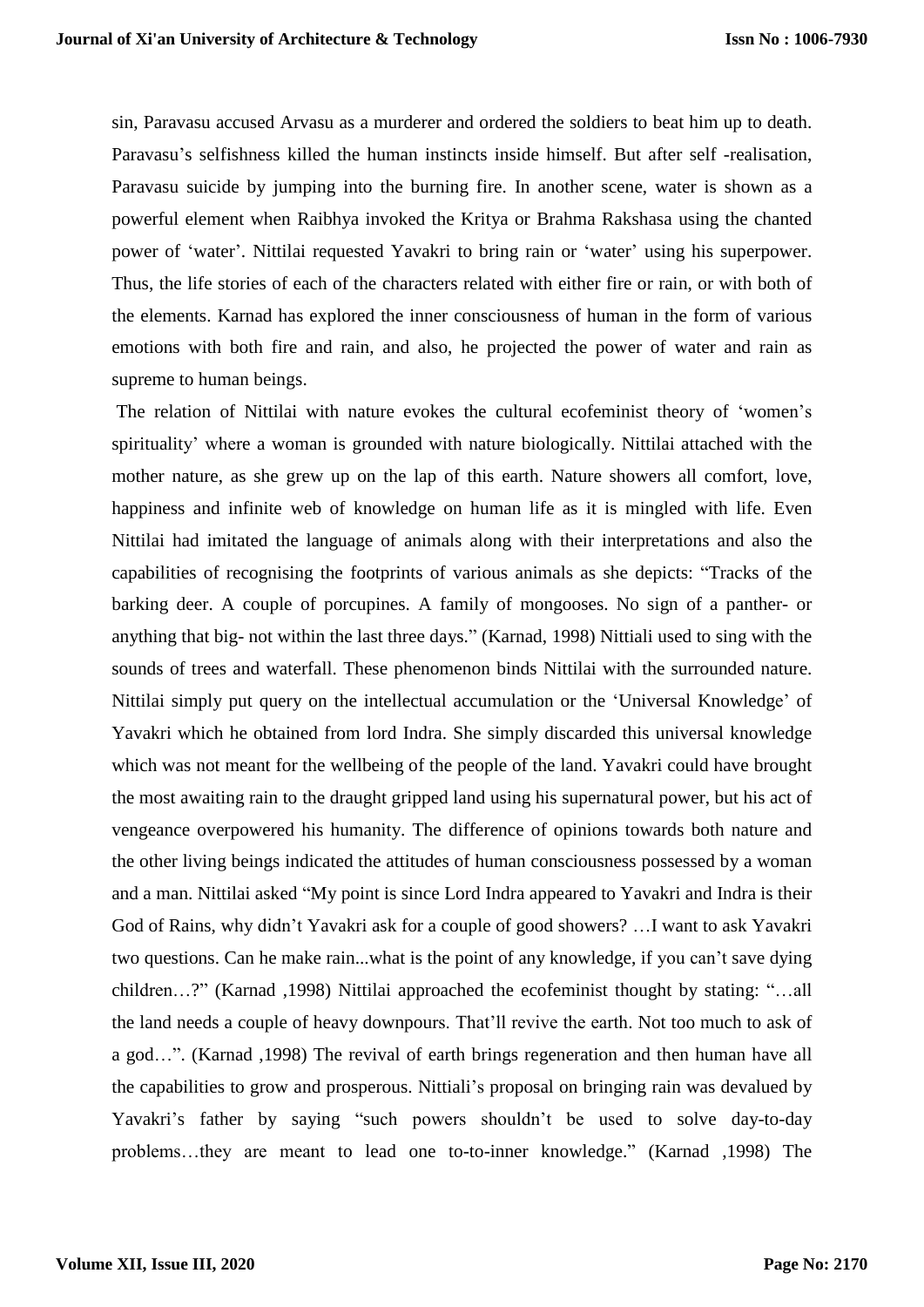differences of thoughts of a woman and a man on the ecological crisis denotes the ecofeminists' ideas which says a woman supports for the survival instincts and a man finds the game of revenge and selfishness. The inter connections among human, divinity and nature is well depicted in *The Fire and the Rain.* The author focused not only on the domination politics through gender, but also, he included the domination of class, caste and race. Karnad's depiction of ecofeminism quite matches with the thoughts of Gaard and Murphy , who remarked ecofeminism as:"...based not only on the recognition of connections between the exploitation of nature and the oppression of women across patriarchal societies" but also "on the recognition that these two forms of domination are bound up with class exploitation, racism, colonialism, and neo-colonialism". (Gaard ,1998)

At the end, Nittilai sacrificed her life as she wanted her love to live a life of nobility. The lord of rain, Indra was happy on Nittilai's great sacrifice for a noble cause and as a result he poured water on the village. Karnad writes: "*Wind blows.* Lightening. Thunder. People shout 'Rain! It's raining! It pours. People dance with joy. They roll in the mud. Arvasu sits clutching Nittilai's body." (Karnad ,1998)

In the play, the three men Paravasu, Raibhya and Yavakri had never hesitated to oppress the women of their lives by negligence, lust, ego, abuse etc. Karnad's ecofeminist ideas supports Salleh's ideas: "a parallel in men's thinking between their 'right' to exploit nature, on the one hand, and the use they make of women, on the other" (Salleh,1989) Yavakri along with Raibhya thought both nature and women in a same way to oppress and dominate. Yavakri acquired the universal power and deceived on Vishakha's body, so also Raibhya, being with tremendous power of universe he laid lustful eyes on his daughter-in-law. Karnad has shown how the learned men defeated before nature and women at a time.

## 3.CONCLUSION:

The paper has reflected the consciousness of Girish Karnad towards the freedom of women from the clutches of patriarchal domination. His stories are no doubt based on ancient historical plot of India, but his literary arrows ever point out towards the post-modernist ethics. The ecological consciousness of Karnad's women characters have encouraged the patriarchal world to realise the power and value of nature, as well as how to give value to the subalterns present in the social background. By using myth and drama, Karnad successfully presented his ideas of the supremacy of nature over human. The men of this play were intelligent, but failed to live a blissful life as indulged with the instincts of anger, lust, revenge, jealousy and greed. Charlene Spretnak termed this problem as 'androcentrism'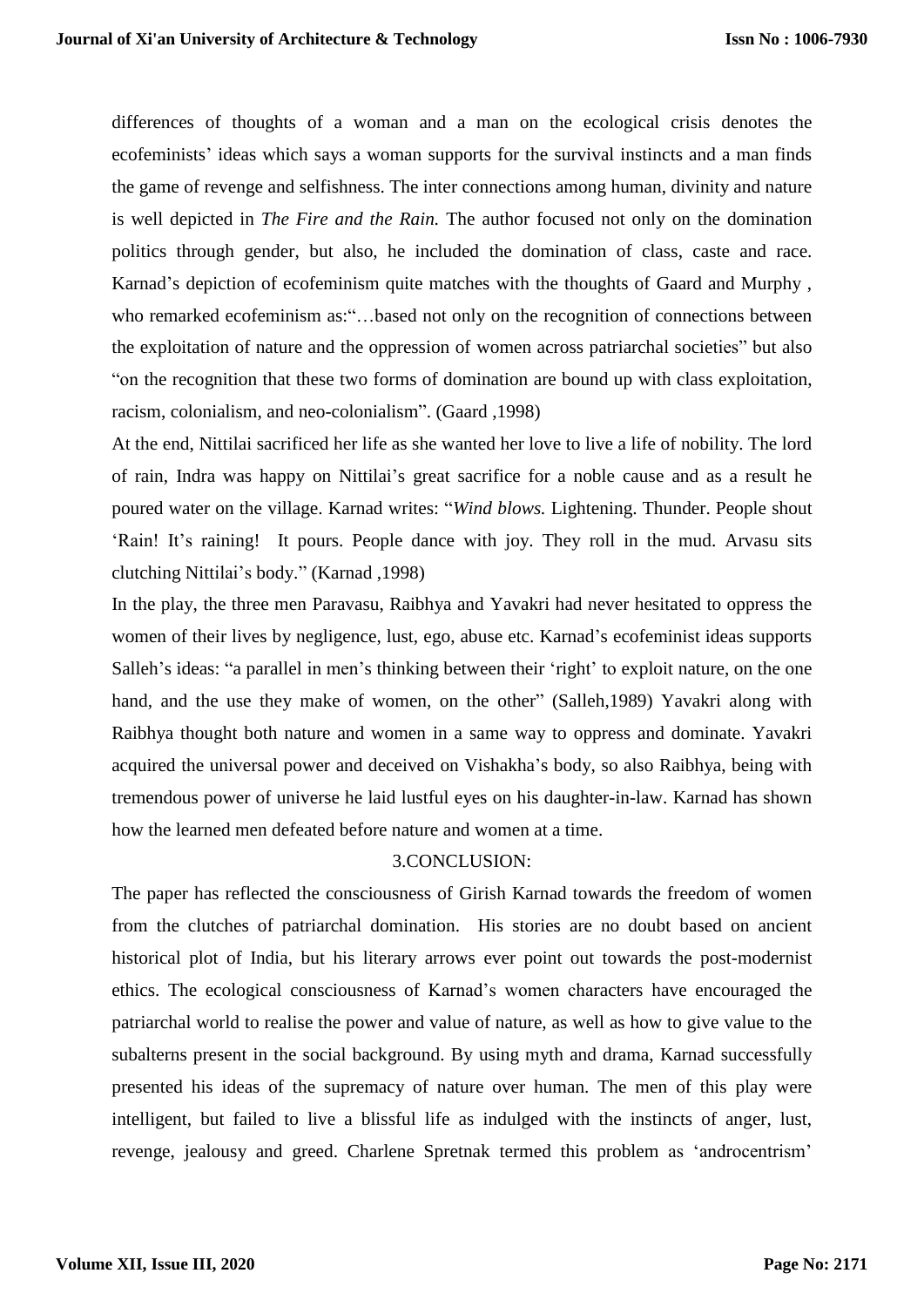(male-centeredness) rather than 'anthropocentrism' (human-centeredness). He points out that "…the problem is androcentrism (male-centeredness) and not anthropocentrism (humancenteredness). Patriarchal society, in which the male definition of reality is normative and in which fear of women and nature set the stage for biocide, must be named as the problem. The term anthropocentrism deflects our attention from the real problem and hence the real solution to the ecological crisis we face. Ecofeminism becomes, then, of inestimable value." (Spretnak,1981)

Girish Karnad gives a morale that when dominance persists for a longer period of time, it automatically explodes. In this paper, both of the lady fronts challenged the patriarch dominance and choose to live on their own term, at the other hand the patriarch itself churned before the nature's supreme identity. Developed on the platform of eco-consciousness and women centric issues, '*The fire and the Rain'* beautifully depicts the Ecofeminist ideas. Without directing towards any ecological movements, this present play brings a close look to the spiritual consciousness of human with nature. By giving 'voice' to both of the women characters and to the 'nature', Karnad has established the position of the duo which is either harshly reinterpreted or severely ignored in this patriarchal dominance. The power dominance created havoc and negativity in the lives of Paravasu, Raibhya and Yavakri. Vishakha and Nittilai led them free from the male oriented cultural norms and lived their life on their own desires with graciousness and righteousness. At the end both fire and rain regain life to the 'drought griped land'. The Rain Lord showers his blessings through the regenerating 'rain'. Thus, a close look to the characters and their life sequences with the natural world in '*The Fire and the Rain'* eventually induces Girish Karnad's approach towards Ecofeminism.

#### **References**

- 1. Aristotle. (1966). *Politics*, translated by Benjamin Jowett, Book 1, 1254b. New York: Carlton House,
- 2. Bhagwat, *V. (2004). Feminist Social Thought*. Delhi: Rawat Publications.
- 3. Bhasin, K. (1993). *What is Patriarchy*? New Delhi: Vision Wordtronic Pvt.Ltd,
- 4. Charlene S. (1981), *Lost Goddesses of Earll Greece: A Collection of Pre-Hellenic Myths*, Boston: Beacon Press.
- *5.* Gaard G, Murphy PD. (1998). Introduction. In Ecofeminist Literary Criticism: Theory, Interpretation, Pedagogy, ed. G Gaard, P Murphy, pp. 1–13. Urbana: Univ. Illinois Press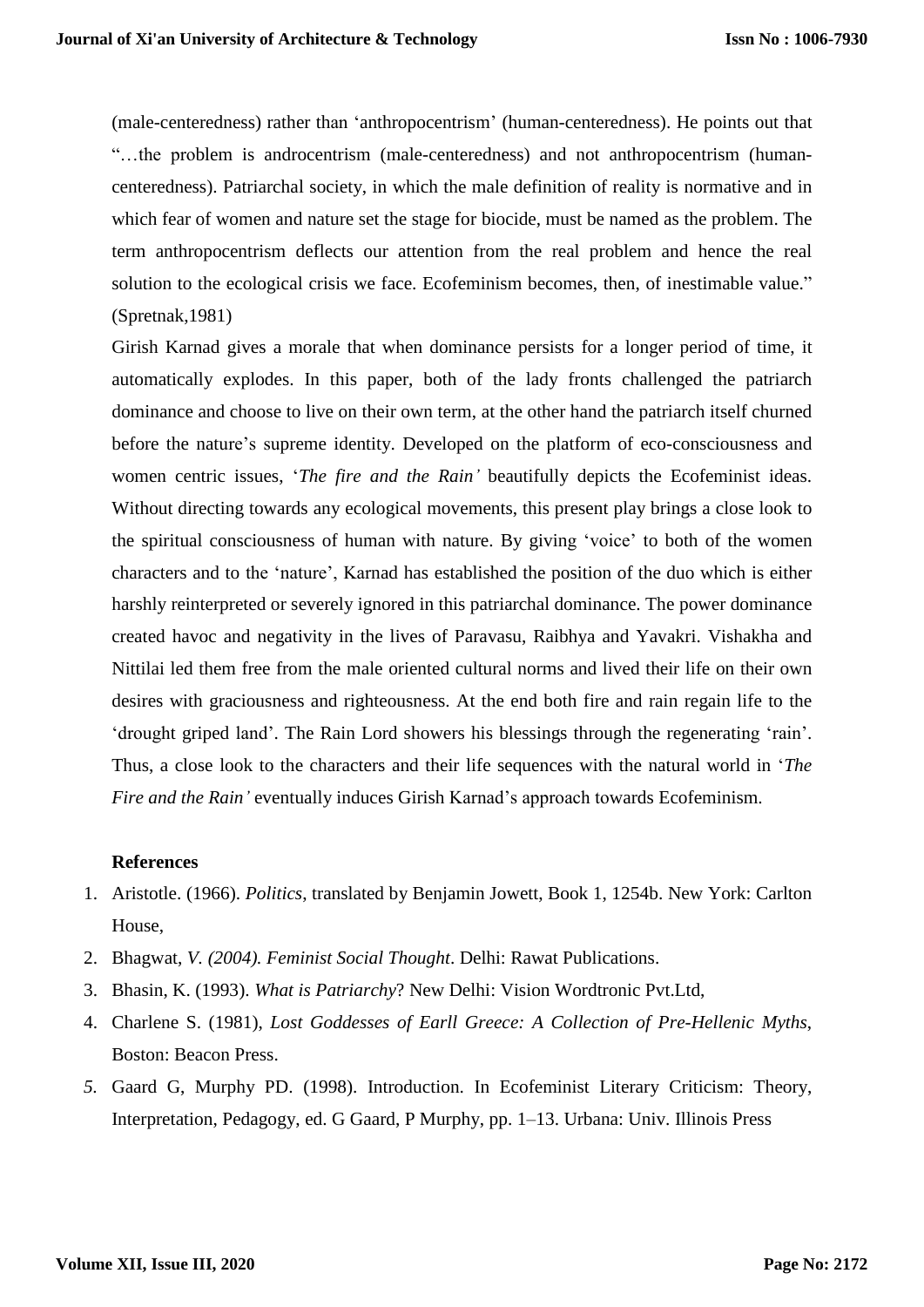- 6. Gaard, G, and Murphy PD (eds*.) (1998) Ecofeminist Literary Criticism: Theory, Interpretation, Pedagogy.* Urbana: U of Illinois P.
- 7. Karnad, G. (1995) *Three Plays, Naga-Mandala, Hayavadana, Tughlaq* Delhi: Oxford University Press.
- 8. Karnad, G. (2004). *Tale-Danda*, Delhi: Ravi Dayal Publisher
- 9. Karnad, G. (2005) *Collected Plays: Tughlaq, Hayavadana, Bali: The Sacrifice, Nagamandala* (Play with a Cobra), Vol. One. Oxford: Oxford UP, 2005. Print.
- 10. Karnad, G. (2011), *The Fire and the Rain*, New Delhi: Oxford University Press.
- 11. Jayalakshmi, P. (2006) *Politics of Power: A Study of Gender and Caste in The Fire and the Rain*.
- 12. Millett, K. (1970) *Sexual Politics*. New York: Doubleday
- 13. Kohli, D. (1991) *Indian Writings at Work*. Delhi: B. R. Publishing.
- 14. Kosta, Abhishek (1999) *The Plays of Girish Karnad*. Delhi: Atlantic Publishers
- 15. Mukherjee, Tutun (2006) ―*In His Own Voice: Conversation with Girish Karnad*. Girish Karnad'sPlays, Performance and Critical Perspectives, ed. Tutun Mukherjee. Delhi: Pencraft International.
- 16. Nimsarkar P.D. (2007) *Women in Girish Karnad's Plays A Critical Perspective,*
- 17. Pandey, Manoj. K. *The Plays of Girish Karnad and Tradition*. Delhi: Adhyayan Publishers.
- 18. Renganathan, Mala (2008). *Re-Reading the Fire and the Rain* in Tutun Mukherjee's (ed) Girish Karnad's plays: Performance and Critical Perspective. New Delhi: Pencraft,2008.
- 19. Renganathan, Mala. (2008) *"Woman as Director: Re-reading The Fire and the Rain."* Girish Karnad 's Plays: Performance and Critical Perspective. Ed. Tutun Mukherjee. Delhi: Pencraft,
- 20. Ruether, Rosemary Radford (1992). Gaia and God: An Ecofeminist Theology of Earth Healing. San Francisco: Harper San Francisco
- 21. Freud, S., Strachey, J., & Richards, A. (1991). *Introductory lectures on psychoanalysis*. London: Penguin
- 22. Tripathi, Vanashree (2004) *Three Plays of Girish Karnad, A Study in Poetics and Culture*. New Delhi: Prestige books